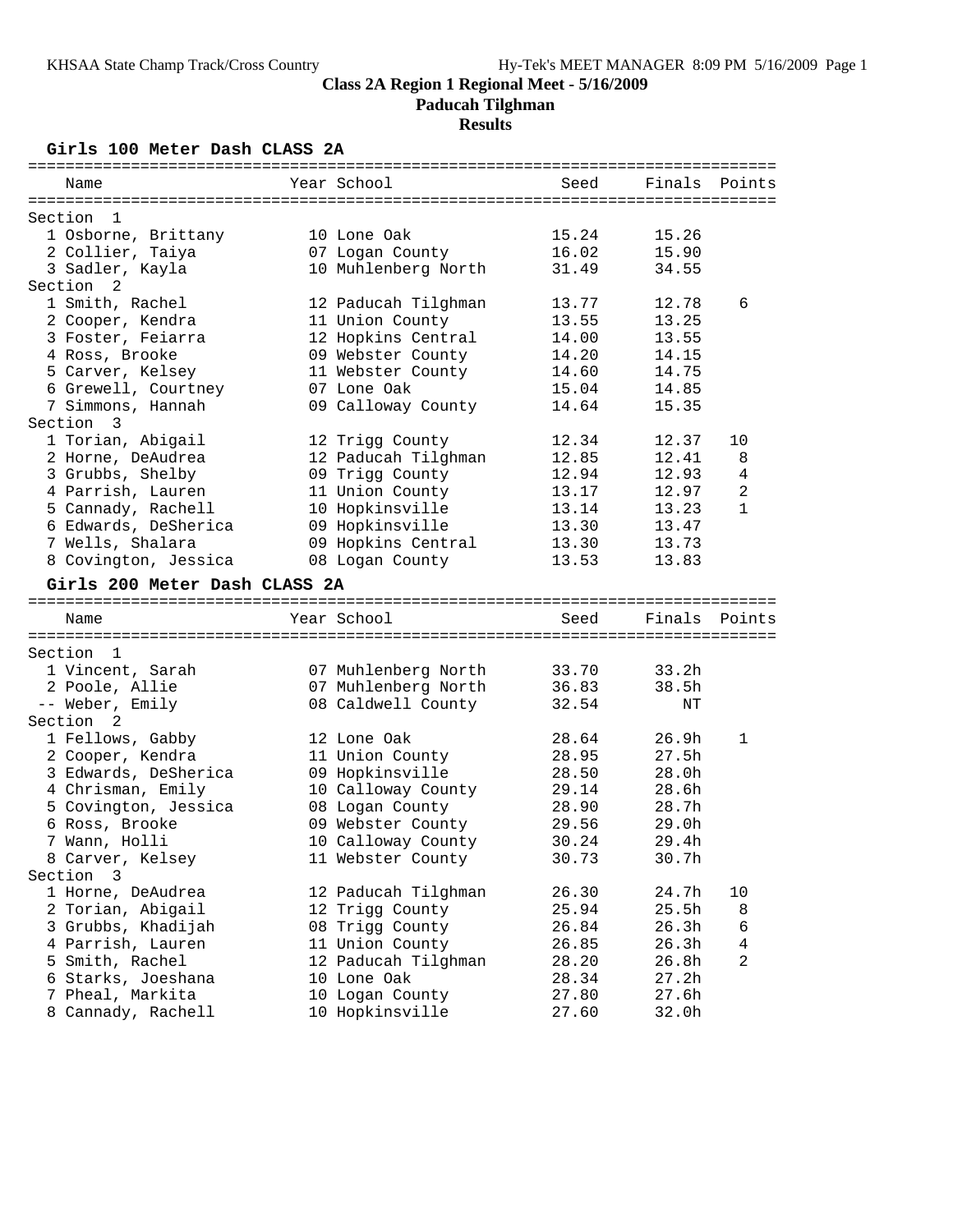**Paducah Tilghman**

## **Results**

**Girls 400 Meter Dash CLASS 2A**

| Name                                   | Year School                               | Seed               | Finals             | Points         |
|----------------------------------------|-------------------------------------------|--------------------|--------------------|----------------|
|                                        |                                           |                    |                    |                |
| Section<br>- 1                         |                                           |                    |                    |                |
| 1 Pendley, Kristen                     | 07 Muhlenberg South                       | 1:21.21            | 1:20.44            |                |
| -- Adams, Raechelle                    | 09 Hopkins Central                        | 1:24.00            | ΝT                 |                |
| -- Dickson, Zomi                       | 09 Paducah Tilghman                       |                    | NT                 |                |
| Section 2                              |                                           |                    |                    |                |
| 1 Wilson, Katricka                     | 08 Hopkinsville                           | 1:09.10            | 1:08.53            |                |
| 2 Poore, Madison                       | 07 Muhlenberg South                       | 1:14.10            | 1:15.54            |                |
| 3 Osborne, Brittany                    | 10 Lone Oak<br>07 Lone Oak                | 1:16.94            | 1:15.57            |                |
| 4 Grewell, Courtney<br>5 Poole, Megan  |                                           | 1:18.14            | 1:15.60            |                |
| -- Starks, Sumer                       | 10 Muhlenberg North<br>11 Calloway County | 1:20.46<br>1:09.44 | 1:19.07            |                |
| Section<br>$\overline{\mathbf{3}}$     |                                           |                    | ΝT                 |                |
|                                        |                                           |                    |                    | 10             |
| 1 Horne, DeAudrea<br>2 Parrish, Lauren | 12 Paducah Tilghman<br>11 Union County    | 57.89<br>1:03.57   | 1:00.53<br>1:01.63 | 8              |
| 3 Pheal, Markita                       | 10 Logan County                           | 1:03.57            | 1:02.37            | 6              |
| 4 Hayes, Kerstin                       | 11 Webster County                         | 1:05.40            | 1:04.60            | $\overline{4}$ |
| 5 Futrell, Abby                        | 09 Calloway County                        | 1:05.34            | 1:06.40            | $\overline{a}$ |
| 6 Olin, Alex                           | 07 Trigg County                           | 1:05.80            | 1:07.67            | 1              |
| 7 Christian, Aunye                     | 07 Hopkinsville                           | 1:05.80            | 1:08.87            |                |
| 8 Harris, Lynette                      | 11 Webster County                         | 1:07.90            | 1:09.94            |                |
|                                        |                                           |                    |                    |                |
| Girls 800 Meter Run CLASS 2A           |                                           |                    |                    |                |
| Name                                   | Year School                               | Seed               | Finals             | Points         |
|                                        |                                           |                    |                    |                |
| Section 1                              |                                           |                    |                    |                |
| 1 Thorlton, Amber                      | 10 Logan County                           | 3:32.20            | 3:10.37            |                |
| 2 Markham, Kelsey                      | 08 Logan County                           | 3:30.02            | 3:17.22            |                |
| 3 Moore, Kaitlin                       | 09 Hopkins Central                        | 3:20.00            | 3:25.28            |                |
| Section <sub>2</sub>                   |                                           |                    |                    |                |
| 1 Axtell, Liz                          | 08 Muhlenberg South                       | 2:53.68            | 2:50.98            | $\mathbf{1}$   |
| 2 Hooper, Kristyn                      | 10 Muhlenberg North                       | 2:52.47            | 2:51.28            |                |
| 3 Hawkins, Embra                       | 10 Muhlenberg South                       | 2:53.76            | 2:56.72            |                |
| 4 Green, Molly                         | 11 Lone Oak                               | 2:58.50            | 2:58.46            |                |
| 5 Wagoner, Samantha                    | 11 Webster County                         | 3:02.41            | 3:00.93            |                |
| 6 Hooper, Kaitlyn                      | 10 Muhlenberg North                       | 3:02.05            | 3:03.03            |                |
| -- Burnett, Brianna                    | 08 Hopkins Central                        | 3:15.00            | ΝT                 |                |
| Section 3                              |                                           |                    |                    |                |
| 1 Jones, Karra                         | 12 Calloway County                        | 2:31.40            | 2:34.90            | 10             |
| 2 Patterson, Olivia                    | 12 Paducah Tilghman                       | 2:33.30            | 2:38.60            | 8              |
| 3 Byers, Lynease                       | 09 Trigg County                           | 2:44.00            | 2:41.17            | 6              |
| 4 Evans, Macey                         | 11 Lone Oak                               | 2:45.92            | 2:47.51            | 4              |
| 5 Gray, Kelsey                         | 10 Calloway County                        | 2:42.50            | 2:50.45            | $\overline{2}$ |
| 6 Mullen, Frankie                      | 08 Hopkinsville                           | 2:50.10            | 2:56.75            |                |
| -- Stone, Aleshia                      | 09 Webster County                         | 2:52.43            | ΝT                 |                |
| -- Stewart, Josie                      | 10 Hopkinsville                           | 2:46.00            | ΝT                 |                |
| Girls 1600 Meter Run CLASS 2A          |                                           |                    |                    |                |
|                                        |                                           |                    |                    |                |
| Name                                   | Year School                               | Seed               |                    | Finals Points  |
|                                        |                                           |                    |                    |                |
| Section<br>- 1                         |                                           |                    |                    |                |
| -- Culp, Danielle                      | 11 Webster County                         | 7:52.10            | ΝT                 |                |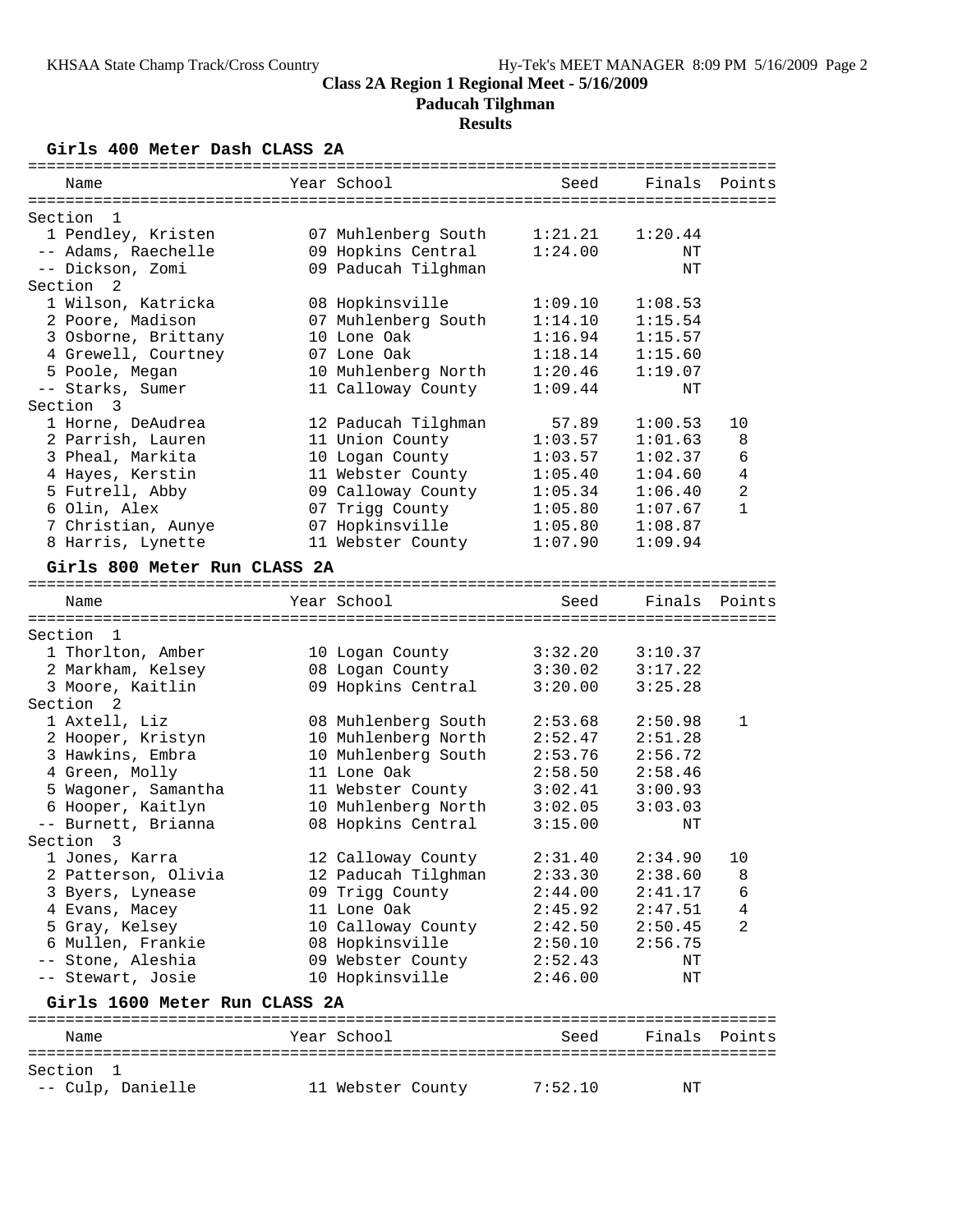**Paducah Tilghman**

### **Results**

| Girls 1600 Meter Run CLASS 2A                                |                     |                                 |           |              |
|--------------------------------------------------------------|---------------------|---------------------------------|-----------|--------------|
| -- Storm, Emily                                              | 09 Logan County     | 7:31.42                         | ΝT        |              |
| -- Moore, Kaitlin                                            | 09 Hopkins Central  | 7:35.00                         | ΝT        |              |
| -- Wilson, Calicia                                           | 09 Paducah Tilghman |                                 | ΝT        |              |
| Section 2                                                    |                     |                                 |           |              |
| 1 Beliles, Rachel                                            | 07 Muhlenberg South | 6:22.69                         | 6:18.07   | 4            |
| 2 Hooper, Kristyn                                            | 10 Muhlenberg North | 6:30.64                         | 6:29.57   | 1            |
| 3 Hooper, Kaitlyn                                            | 10 Muhlenberg North | 6:51.71                         | 6:49.11   |              |
| -- Hawkins, Embra                                            | 10 Muhlenberg South | 6:43.11                         | ΝT        |              |
| -- Bryant, Kendall                                           | 09 Hopkins Central  | 7:28.00                         | ΝT        |              |
| -- Evans, Macey                                              | 11 Lone Oak         | 6:20.01                         | ΝT        |              |
| -- Pritchett, Jordan                                         | 10 Webster County   | 6:56.30                         | ΝT        |              |
| -- Thorlton, Amber                                           | 10 Logan County     | 7:16.99                         | $\rm{NT}$ |              |
| Section 3                                                    |                     |                                 |           |              |
| 1 Byers, Lynease                                             | 09 Trigg County     | 5:56.50                         | 5:53.02   | 10           |
| 2 Patterson, Olivia                                          | 12 Paducah Tilghman | 5:56.00                         | 6:09.19   | 8            |
| 3 Mullen, Frankie                                            | 08 Hopkinsville     | 6:15.00                         | 6:12.75   | 6            |
| 4 Gray, Kelsey                                               | 10 Calloway County  | 6:08.10                         | 6:18.47   | 2            |
| 5 Summers, Megan                                             | 12 Calloway County  | 6:09.30                         | 6:32.15   |              |
| 6 Brosman, Anessa                                            | 09 Union County     | 6:18.00                         | 6:44.10   |              |
| -- Schaefer, Shelby                                          | 09 Lone Oak         | 6:18.00                         | ΝT        |              |
| -- Stewart, Josie                                            | 10 Hopkinsville     | 6:17.70                         | ΝT        |              |
| Girls 3200 Meter Run CLASS 2A                                |                     |                                 |           |              |
| Name                                                         | Year School         | Seed                            | Finals    | Points       |
| Section 1                                                    |                     |                                 |           |              |
| 1 Jones, Erin                                                | 09 Paducah Tilghman |                                 | 14:14.4h  | 4            |
| 2 Scott, Takina                                              | 11 Calloway County  | 15:06.00                        | 15:25.6h  |              |
| -- Pritchett, Jordan                                         | 10 Webster County   |                                 | ΝT        |              |
| Section<br>2                                                 |                     |                                 |           |              |
| 1 Mathis, Lindsey                                            | 08 Muhlenberg South | 12:37.70                        | 12:47.82  | 10           |
| 2 Phillips, Paula                                            | 11 Webster County   | 13:54.48                        | 13:31.87  | 8            |
| 3 Vincent, Kali                                              | 07 Muhlenberg South | 13:06.95                        | 13:34.2h  | 6            |
| 4 Mullen, Frankie                                            | 08 Hopkinsville     | 14:00.00                        | 14:24.5h  | 2            |
| 5 Summers, Megan                                             | 12 Calloway County  | 13:28.30                        | 14:41.5h  | $\mathbf{1}$ |
| -- Smith, Chandler                                           | 09 Paducah Tilghman | 14:48.00                        | ΝT        |              |
| Girls 100 Meter Hurdles CLASS 2A                             |                     |                                 |           |              |
|                                                              |                     |                                 |           |              |
| Name                                                         | Year School         | seed                            | Finals    | Points       |
| ===============<br>-------------------------<br>Section<br>1 |                     | ------------------------------- |           |              |
| 1 Horne, DeAudrea                                            | 12 Paducah Tilghman |                                 | 18.42     | 2            |
| 2 Donaldson, Morgan                                          | 10 Webster County   | 20.36                           | 20.38     |              |
| 3 Blane, Terri                                               | 12 Trigg County     | 20.74                           | 20.55     |              |
| 4 Housman, Rebecca                                           | 10 Lone Oak         | 20.94                           | 20.58     |              |
| 5 Jones, Keziah                                              | 10 Lone Oak         | 21.24                           | 20.85     |              |
| Section<br>2                                                 |                     |                                 |           |              |
| 1 Wells, Shalara                                             | 09 Hopkins Central  | 16.50                           | 16.24     | 10           |
| 2 Chrisman, Emily                                            | 10 Calloway County  | 17.52                           | 16.87     | 8            |
| 3 Phillips, Paula                                            | 11 Webster County   | 18.30                           | 17.87     | 6            |
| 4 Acree, DiAsia                                              | 08 Trigg County     | 18.34                           | 18.34     | 4            |

 5 Gregory, Kelsey 12 Logan County 19.74 18.91 1 6 Bunte, Megan 12 Paducah Tilghman 17.80 19.31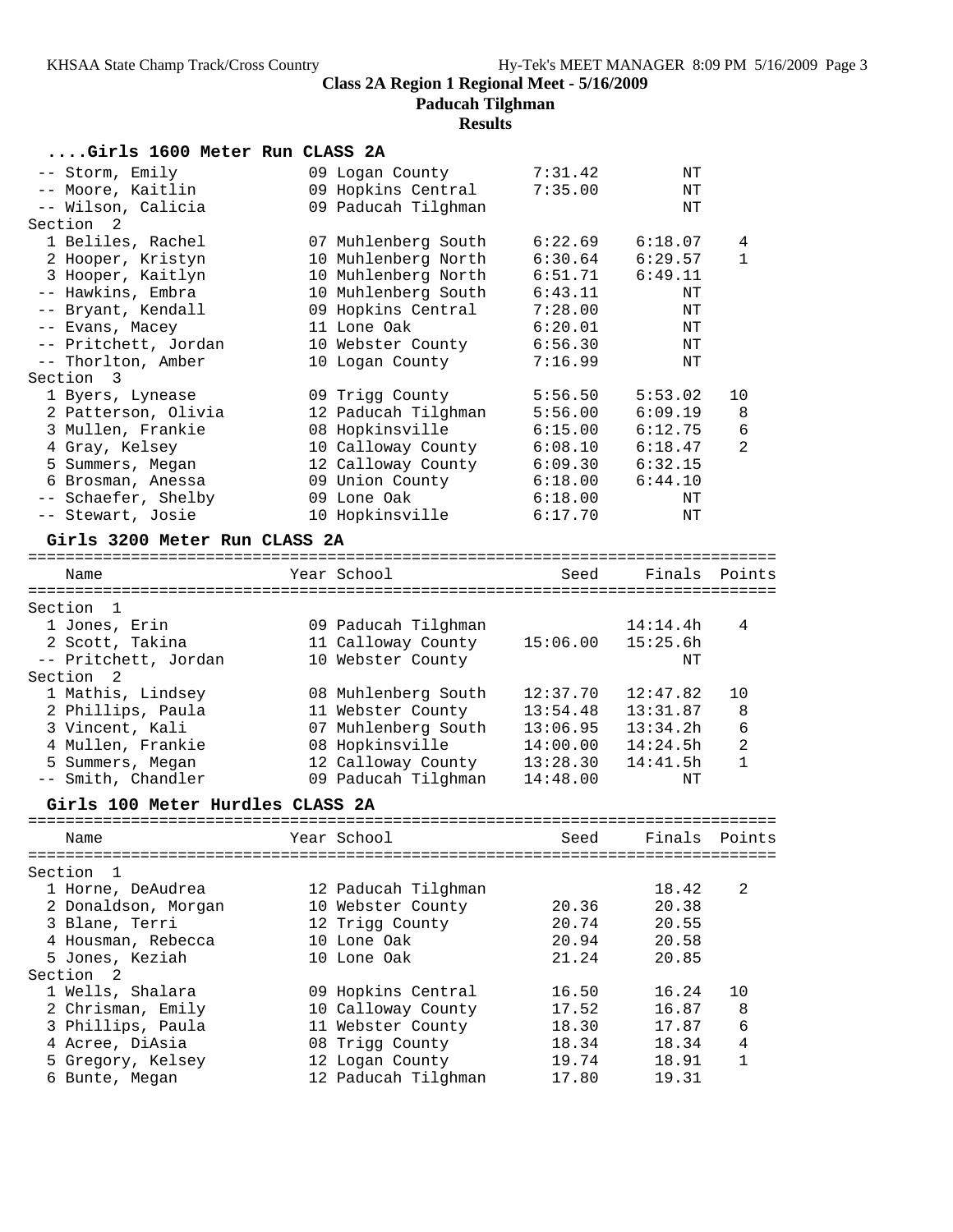**Paducah Tilghman**

| Girls 100 Meter Hurdles CLASS 2A         |                                        |                         |               |        |
|------------------------------------------|----------------------------------------|-------------------------|---------------|--------|
| 7 McGinnis, Heather                      | 11 Calloway County 20.24 19.47         |                         |               |        |
| -- Allen, Courtney                       | 10 Union County                        | 20.06                   | DQ            |        |
| Girls 300 Meter Hurdles CLASS 2A         |                                        |                         |               |        |
|                                          |                                        |                         |               |        |
| Name                                     | Year School                            | Seed                    | Finals Points |        |
|                                          |                                        |                         |               |        |
| Section 1                                |                                        |                         | 57.61         | 1      |
| 1 Bunte, Megan<br>2 Pinson, Sarah        | 12 Paducah Tilghman<br>09 Hopkinsville | 1:02.10                 | 1:00.68       |        |
| 3 Weber, Emily                           | 08 Caldwell County                     | 1:00.72                 | 1:11.02       |        |
| -- Jones, Keziah                         | 10 Lone Oak                            | 1:07.14                 | ΝT            |        |
| -- Housman, Rebecca                      | 10 Lone Oak                            |                         | ΝT            |        |
| -- Adams, Raechelle                      | 09 Hopkins Central                     | 1:03.00                 | ΝT            |        |
| Section <sub>2</sub>                     |                                        |                         |               |        |
| 1 Smith, Rachel                          | 12 Paducah Tilghman                    | 49.86                   | 50.07         | 10     |
| 2 Phillips, Paula                        | 11 Webster County                      | 52.87                   | 51.84         | 8      |
| 3 Wagoner, Samantha                      | 11 Webster County                      | 57.10                   | 54.71         | 6      |
| 4 Acree, DiAsia                          | 08 Trigg County                        | 54.74                   | 55.21         | 4      |
| 5 Crawford, Kennedy                      | 10 Calloway County                     | 55.74                   | 57.31         | 2      |
| 6 McGinnis, Heather                      | 11 Calloway County                     | 57.44                   | 58.18         |        |
| 7 Blane, Terri                           | 12 Trigg County                        | 59.24                   | 58.38         |        |
| 8 Snyder, Hannah                         | 09 Hopkinsville                        | 54.90                   | 1:02.32       |        |
| Girls 4x100 Meter Relay CLASS 2A         |                                        |                         |               |        |
|                                          |                                        |                         |               |        |
| School                                   |                                        | Seed                    | Finals        | Points |
| Section 1                                |                                        |                         |               |        |
| 1 Trigg County                           |                                        | 49.86                   | 50.35         | 10     |
| 1) Acree, Janada 12                      |                                        | 2) Grubbs, Khadijah 08  |               |        |
| 3) Grubbs, Shelby 09                     |                                        | 4) Torian, Abigail 12   |               |        |
| 5) Jones, Monica 08                      | 6)                                     |                         |               |        |
| 2 Hopkinsville                           |                                        | 53.10                   | 52.68         | 8      |
| 1) Christian, Aunye 07                   | 2) Snyder, Hannah 09                   |                         |               |        |
| 3) Edwards, DeSherica 09                 |                                        | 4) Cannady, Rachell 10  |               |        |
| 5) Wilson, Katricka 08                   | 6) Stewart, Josie 10                   |                         |               |        |
| 7) Mullen, Frankie 08                    | 8)                                     |                         |               |        |
| 3 Lone Oak                               |                                        | 54.20                   | 53.42         | 6      |
| 1) Evans, Macey 11                       | 2) Gurrola, Lexi 11                    |                         |               |        |
| 3) Fellows, Gabby 12                     |                                        | 4) Starks, Joeshana 10  |               |        |
| 5) Grewell, Courtney 07                  |                                        | 6) Osborne, Brittany 10 |               |        |
| 7) Jones, Keziah 10                      | 8)                                     |                         |               |        |
| 4 Union County                           |                                        | 54.54                   | 53.85         | 4      |
| 1) Parrish, Lauren 11                    |                                        | 2) Allen, Courtney 10   |               |        |
| 3) Wilson, Tonya 12<br>5 Calloway County | 4) Cooper, Kendra 11                   | 55.64                   | 55.60         | 2      |
| 1) Jones, Allison 11                     |                                        | 2) Harlan, Bethany 11   |               |        |
| 3) Wann, Holli 10                        |                                        | 4) Chrisman, Emily 10   |               |        |
| 5) Starks, Sumer 11                      | 6)                                     |                         |               |        |
| 6 Webster County                         |                                        | 56.21                   | 56.65         | 1      |
| 1) Carver, Kelsey 11                     | 2) Hayes, Kerstin 11                   |                         |               |        |
| 3) Phillips, Paula 11                    | 4) Stone, Aleshia 09                   |                         |               |        |
| 5) Weldon, Meghan 10                     | 6) Ross, Brooke 09                     |                         |               |        |
| 7) Wagoner, Samantha 11                  |                                        | 8) Donaldson, Morgan 10 |               |        |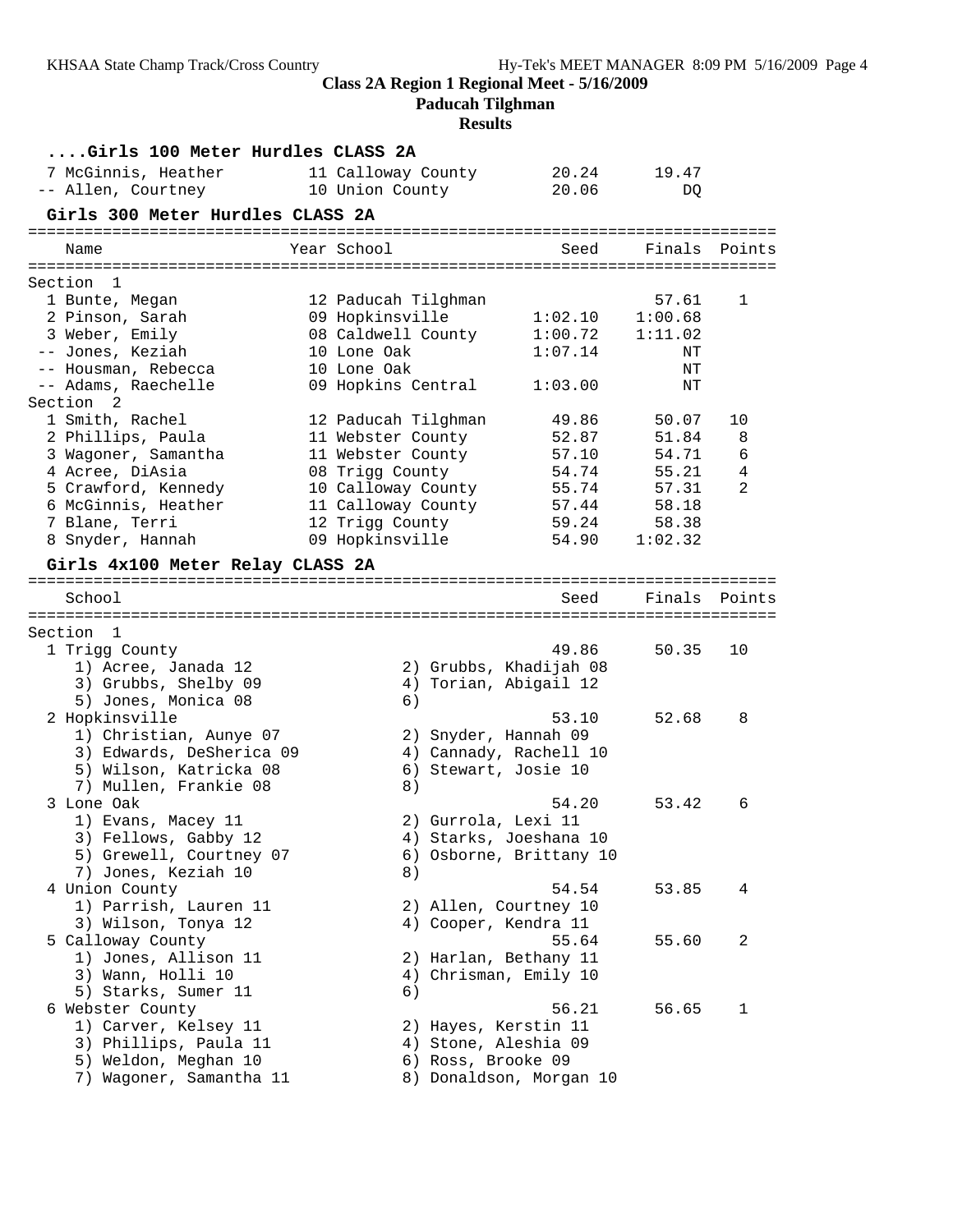**Paducah Tilghman**

| Girls 4x100 Meter Relay CLASS 2A<br>-- Muhlenberg North<br>1) Lee, Amanda 09<br>3) Vincent, Sarah 07                       |    | 1:09.67<br>2) Poole, Allie 07<br>4) Sadler, Kayla 10                                                           | ΝT                         |        |
|----------------------------------------------------------------------------------------------------------------------------|----|----------------------------------------------------------------------------------------------------------------|----------------------------|--------|
| Girls 4x200 Meter Relay CLASS 2A                                                                                           |    |                                                                                                                |                            |        |
| School                                                                                                                     |    | Seed                                                                                                           | Finals                     | Points |
| 1 Trigg County<br>1) Acree, Janada 12<br>3) Grubbs, Shelby 09<br>5) Jones, Monica 08                                       | 6) | 1:45.00<br>2) Grubbs, Khadijah 08<br>4) Torian, Abigail 12                                                     | 1:44.77                    | 10     |
| 2 Hopkinsville<br>1) Christian, Aunye 07<br>3) Snyder, Hannah 09<br>5) Wilson, Katricka 08<br>7) Pinson, Sarah 09          |    | 1:52.30<br>2) Edwards, DeSherica 09<br>4) Cannady, Rachell 10<br>6) Stewart, Josie 10<br>8) Mullen, Frankie 08 | 1:51.47                    | 8      |
| 3 Lone Oak<br>1) Evans, Macey 11<br>3) Fellows, Gabby 12<br>5) Osborne, Brittany 10                                        |    | 1:53.50<br>2) Gurrola, Lexi 11<br>4) Starks, Joeshana 10<br>6) Grewell, Courtney 07                            | 1:52.57                    | 6      |
| 4 Webster County<br>1) Carver, Kelsey 11<br>3) Stone, Aleshia 09<br>5) Phillips, Paula 11<br>7) Ross, Brooke 09            |    | 1:57.60<br>2) Hayes, Kerstin 11<br>4) Weldon, Meghan 10<br>6) Harris, Lynette 11<br>8) Wagoner, Samantha 11    | 1:57.81                    | 4      |
| -- Calloway County<br>1) Jones, Allison 11<br>3) Starks, Sumer 11<br>5) Wann, Holli 10<br>Girls 4x400 Meter Relay CLASS 2A | 6) | 1:58.40<br>2) Harlan, Bethany 11<br>4) Chrisman, Emily 10                                                      | DQ                         |        |
| School                                                                                                                     |    | Seed                                                                                                           | ================<br>Finals | Points |
| 1 Trigg County<br>1) Acree, DiAsia 08<br>3) Grubbs, Khadijah 08<br>5) Byers, Lynease 09                                    | 6) | 4:28.00<br>2) Acree, Janada 12<br>4) Olin, Alex 07                                                             | 4:22.20                    | 10     |
| 2 Lone Oak<br>1) Evans, Macey 11<br>3) Starks, Joeshana 10<br>5) Osborne, Brittany 10<br>7) Jones, Keziah 10               | 8) | 4:38.00<br>2) Gurrola, Lexi 11<br>4) Fellows, Gabby 12<br>6) Green, Molly 11                                   | 4:28.47                    | 8      |
| 3 Calloway County<br>1) Harlan, Bethany 11<br>3) Starks, Sumer 11<br>5) Crawford, Kennedy 10                               | 6) | 4:35.00<br>2) Jones, Karra 12<br>4) Futrell, Abby 09                                                           | 4:31.98                    | 6      |
| 4 Hopkinsville<br>1) Christian, Aunye 07<br>3) Stewart, Josie 10<br>5) Cannady, Rachell 10<br>7) Wilson, Katricka 08       |    | 4:44.00<br>2) Snyder, Hannah 09<br>4) Mullen, Frankie 08<br>6) Miller, Shikeya 10<br>8) Edwards, DeSherica 09  | 4:44.40                    | 4      |
| 5 Webster County<br>1) Harris, Lynette 11                                                                                  |    | 4:35.22<br>2) Hayes, Kerstin 11                                                                                | 4:44.48                    | 2      |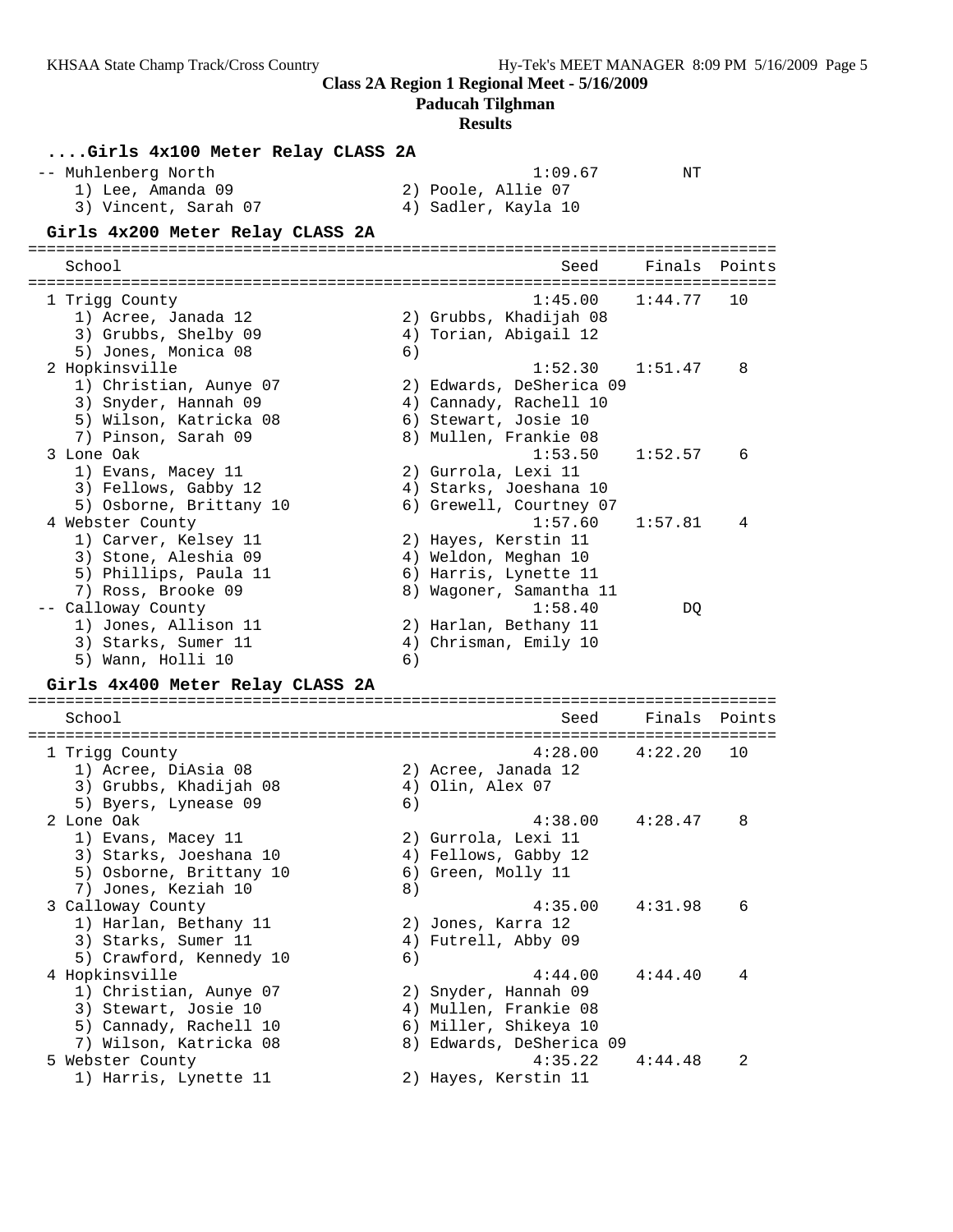**Paducah Tilghman**

#### **Results**

#### **....Girls 4x400 Meter Relay CLASS 2A**

| 3) Weldon, Meghan 10<br>5) Phillips, Paula 11<br>7) Wagoner, Samantha 11 | 4) Stone, Aleshia 09<br>6) Ross, Brooke 09<br>8) Carver, Kelsey 11 |         |                |
|--------------------------------------------------------------------------|--------------------------------------------------------------------|---------|----------------|
| 6 Paducah Tilghman                                                       |                                                                    | 4:49.26 | $\overline{1}$ |
| 1) Jones, Erin 09                                                        | 2) Patterson, Olivia 12                                            |         |                |
| 3) Wilson, Calicia 09                                                    | 4) Smith, Chandler 09                                              |         |                |
| 5) Dickson, Zomi 09                                                      | 6) Woods, Keyonna 08                                               |         |                |
| 7) Itiavaske, Ngodoo 09                                                  | 8)                                                                 |         |                |
| 7 Muhlenberg South                                                       | 5:03.67                                                            | 5:06.60 |                |
| 1) Poore, Madison 07                                                     | 2) Pendley, Kristen 07                                             |         |                |
| 3) Beliles, Rachel 07                                                    | 4) Axtell, Liz 08                                                  |         |                |
| 5) Hawkins, Embra 10                                                     | 6) Mathis, Lindsey 08                                              |         |                |
| 7) Vincent, Kali 07                                                      | 8)                                                                 |         |                |
| -- Hopkins County Central                                                | 5:33.30                                                            | NΤ      |                |
| 1) Adams, Raechelle 09                                                   | 2) Bryant, Kendall 09                                              |         |                |
| 3) Burnett, Brianna 08                                                   | 4) Moore, Kaitlin 09                                               |         |                |
|                                                                          |                                                                    |         |                |

#### **Girls 4x800 Meter Relay CLASS 2A**

================================================================================ School Seed Finals Points ================================================================================ 1 Calloway County 10:50.60 10:46.50 10 1) Jones, Karra 12 2) Gray, Kelsey 10 3) Futrell, Abby 09 (4) Summers, Megan 12 5) Scott, Takina 11 6) Berhow, Erica 11 2 Muhlenberg South 11:24.60 10:58.61 8 1) Mathis, Lindsey 08 2) Axtell, Liz 08 3) Beliles, Rachel 07 4) Vincent, Kali 07 5) Hawkins, Embra 10 6) Pendley, Kristen 07 7) Poore, Madison 07 (8) 3 Paducah Tilghman 10:54.30 11:04.65 6 1) Jones, Erin 09 2) Patterson, Olivia 12 3) Wilson, Calicia 09 4) Smith, Chandler 09 5) Dickson, Zomi 09 (6) 4 Trigg County 11:31.00 11:29.31 4 1) Acree, DiAsia 08 2) Jones, Monica 08 3) Olin, Alex 07 (4) Byers, Lynease 09 5) Beshears, Jessica 07 (1998)<br>5) Beshears, Jessica 07 (1998)<br>5) Hopkinsville 5 Hopkinsville 11:50.00 12:12.55 2 1) Stewart, Josie 10 2) Mullen, Frankie 08 3) Miller, Shikeya 10 4) Pinson, Sarah 09 5) Wilson, Katricka 08 6) Christian, Aunye 07 7) Snyder, Hannah 09  $\qquad \qquad 8)$  6 Webster County 13:07.28 13:08.44 1 1) Culp, Danielle 11 2) Pritchett, Jordan 10 3) Smith, Andrea 10 4) Wagoner, Samantha 11 5) Donaldson, Morgan 10 (6) -- Hopkins County Central 13:09.00 NT 1) Adams, Raechelle 09 2) Bryant, Kendall 09 3) Burnett, Brianna 08 (4) Moore, Kaitlin 09 -- Lone Oak 11:29.30 NT 1) Evans, Macey 11 2) Green, Molly 11 3) Fellows, Gabby 12 4) Schaefer, Shelby 09

5) Greene, Kelsey 11 6) Osborne, Brittany 10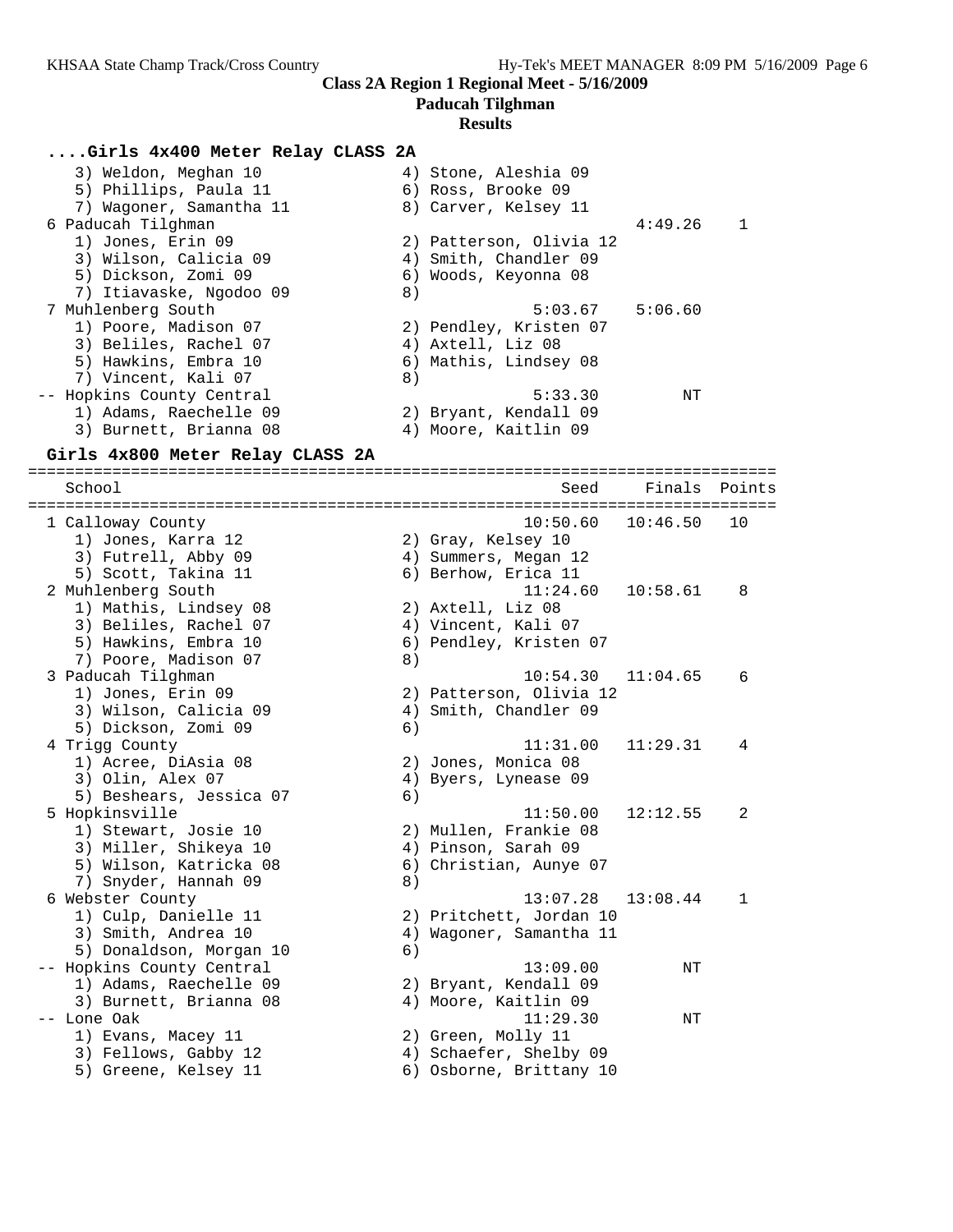**Paducah Tilghman**

## **Results**

## **Boys 100 Meter Dash CLASS 2A**

| Name                                      | Year School                             | Seed           | Finals         | Points |
|-------------------------------------------|-----------------------------------------|----------------|----------------|--------|
| 1 Tyler, Hakeem                           |                                         |                | 12.56          |        |
|                                           | 09 Trigg County                         |                |                |        |
| 2 Foe, Trent<br>-- Longsworth, Cody       | 10 Webster County<br>10 Lone Oak        | 13.80          | 13.80<br>NΤ    |        |
| Section <sub>2</sub>                      |                                         |                |                |        |
| 1 Brown, Javon                            |                                         | 11.74          | 11.47          | 2      |
| 2 Baker, Shammah                          | 10 Caldwell County<br>11 Webster County | 12.10          | 11.64          |        |
| 3 Price, Justin                           | 11 Union County                         | 12.10          |                |        |
| 4 Hetrick, Kyle                           |                                         | 12.11          | 11.67<br>11.74 |        |
| 5 Barbee, Jonathan                        | 12 Union County                         | 11.74          |                |        |
| 6 Hocker, David                           | 11 Logan County<br>10 Muhlenberg North  | 12.19          | 11.90<br>12.27 |        |
|                                           |                                         |                |                |        |
| -- Partee, T J                            | 12 Caldwell County                      | 12.65          | ΝT             |        |
| -- Diaz, Carlos                           | 12 Hopkins Central                      | 12.80          | $\rm{NT}$      |        |
| Section 3                                 |                                         |                |                |        |
| 1 Jackson, Justin                         | 12 Lone Oak                             | 11.01          | 11.03          | 10     |
| 2 Powell, Denzel                          | 11 Paducah Tilghman                     | 10.90          | 11.10          | 8      |
| 3 Bumpus, Jordan                          | 12 Calloway County                      | 11.54          | 11.33          | 6      |
| 4 Heady, Cody                             | 12 Hopkins Central                      | 11.70          | 11.46          | 4      |
| 5 Dillard, Derrick                        | 12 Hopkinsville                         | 11.55          | 11.50          | 1      |
| 6 Alexander, Jaleek                       | 11 Trigg County                         | 11.51          | 11.53          |        |
| 6 Knox, Timron                            | 12 Logan County                         | 11.55          | 11.6h          |        |
| 8 Johnson, DeShawn                        | 12 Hopkinsville                         | 11.39          | 11.66          |        |
| Boys 200 Meter Dash CLASS 2A              |                                         |                |                |        |
|                                           |                                         |                |                |        |
|                                           |                                         |                |                |        |
| Name                                      | Year School                             | Seed           | Finals         | Points |
|                                           |                                         |                |                |        |
| Section 1                                 |                                         |                |                |        |
| 1 Foe, Trent                              | 10 Webster County                       | 29.32          | 27.1h          |        |
| 2 Lewellen, Steven                        | 09 Muhlenberg North                     | 28.89          | 28.1h          |        |
| -- Baker, Nathan                          | 11 Muhlenberg North                     | 27.37          | ΝT             |        |
| -- Diaz, Carlos                           | 12 Hopkins Central                      | 27.60          | $_{\rm NT}$    |        |
| Section <sub>2</sub>                      |                                         |                |                |        |
| 1 Dillard, Derrick                        | 12 Hopkinsville                         | 24.54          | 23.59          | 1.50   |
| 2 Baker, Shammah                          | 11 Webster County                       | 24.60          | 23.76          |        |
| 3 Hall, Scott                             | 11 Lone Oak                             | 25.00          | 24.39          |        |
| 4 Foster, Davin                           | 10 Union County                         | 26.04          | 24.40          |        |
| 5 Wyre, Jacob                             | 09 Calloway County                      | 25.54          | 24.56          |        |
| 6 Cole, Frankie                           | 10 Union County                         | 25.34          | 24.62          |        |
| -- Tyler, Hakeem                          | 09 Trigg County                         | 26.14          | NT             |        |
| -- Lovan, Orlando                         | 10 Hopkins Central                      | 24.60          | ΝT             |        |
| Section 3                                 |                                         |                |                |        |
| 1 Powell, Denzel                          | 11 Paducah Tilghman                     | 22.40          | 22.52          | 10     |
| 2 Jackson, Justin                         | 12 Lone Oak                             | 22.44          | 22.68          | 8      |
| 3 Rawlings-Watson, Reuben                 | 11 Logan County                         | 23.04          | 23.22          | 6      |
| 4 Bumpus, Jordan                          | 12 Calloway County                      | 23.20          | 23.35          | 4      |
| 5 Medaris, Javor                          | 11 Hopkinsville                         | 22.80          | 23.59          | 1.50   |
| 6 Knox, Timron                            | 12 Logan County                         | 24.20          | 25.59          |        |
| -- Alexander, Jaleek<br>-- Burbage, Randy | 11 Trigg County<br>11 Paducah Tilghman  | 23.44<br>24.06 | ΝT<br>ΝT       |        |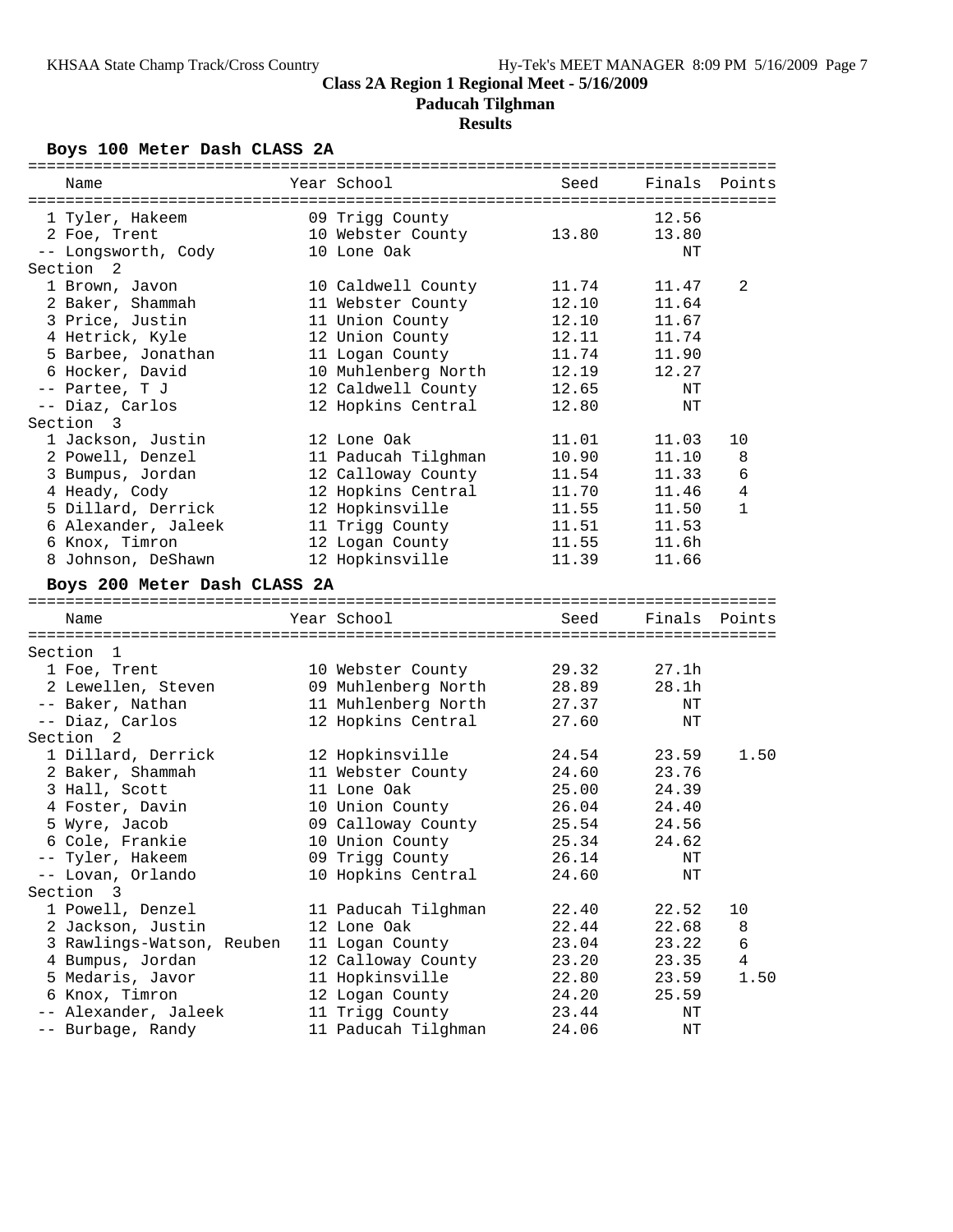**Paducah Tilghman**

## **Results**

## **Boys 400 Meter Dash CLASS 2A**

| Name                                    | Year School                                      | Seed               | Finals             | Points         |
|-----------------------------------------|--------------------------------------------------|--------------------|--------------------|----------------|
|                                         |                                                  |                    |                    |                |
| Section<br>- 1                          |                                                  |                    |                    |                |
| 1 Hendrix, Depaul                       | 11 Trigg County                                  |                    | 57.76              |                |
| 2 Caestrini, Dean                       | 10 Lone Oak                                      |                    | 1:00.70            |                |
| 3 Ferguson, Seth                        | 09 Muhlenberg North 1:04.76                      |                    | 1:04.13            |                |
| 4 Drury, Trey                           | 09 Webster County                                | 1:14.93            | 1:14.75            |                |
| Section <sub>2</sub>                    |                                                  |                    |                    |                |
| 1 Cook, Wesley                          | 12 Calloway County                               | 57.74              | 54.85              |                |
| 2 Lovan, Orlando                        | 10 Hopkins Central                               | 56.00              | 55.82              |                |
| 3 Keeler, Eric                          | 12 Trigg County                                  | 57.04              | 56.02              |                |
| 4 Taylor, Pat                           | 10 Muhlenberg North                              | 59.26              | 57.39              |                |
| 5 Armstrong, Aaron                      | 11 Calloway County                               | 57.34              | 57.56              |                |
| 6 Stanley, Mykel                        | 12 Webster County                                | 58.00              | 58.39              |                |
| 7 Hulett, Spencer                       | 09 Union County                                  | 59.54              | 58.99              |                |
| -- Cole, Frankie                        | 10 Union County                                  | 56.44              | DQ                 |                |
| Section 3                               |                                                  |                    |                    |                |
| 1 Washington, Thomas                    | 11 Logan County                                  | 50.73              | 50.07              | 10             |
| 2 Jackson, Justin                       | 12 Lone Oak                                      | 50.44              | 50.20              | 8              |
| 3 Moulden, Victor                       | 12 Hopkinsville                                  | 52.27              | 51.74              | 6              |
| 4 Collier, LeRon                        | 12 Logan County                                  | 53.30              | 52.67              | $\overline{4}$ |
| 5 Davis, Zee                            | 10 Paducah Tilghman                              | 52.10              | 52.77              | $\overline{a}$ |
| 6 Burbage, Randy                        | 11 Paducah Tilghman                              | 51.70              | 53.37              | 1              |
| 7 Brown, Javon                          | 10 Caldwell County                               | 54.90              | 53.47              |                |
| 8 Stewart, Marshall                     | 12 Hopkinsville                                  | 54.60              | 57.18              |                |
|                                         |                                                  |                    |                    |                |
| Boys 800 Meter Run CLASS 2A             |                                                  |                    |                    |                |
| Name                                    | Year School                                      | Seed               | Finals Points      |                |
| Section<br>-1                           |                                                  |                    |                    |                |
| 1 Spencer, Colton                       |                                                  | 2:26.23            | 2:22.6h            |                |
| 2 McNail, Robert                        | 08 Logan County<br>09 Lone Oak                   | 2:32.90            | 2:28.7h            |                |
|                                         | 11 Caldwell County                               | 2:36.70            | 2:38.4h            |                |
| 3 Henry, Mason                          |                                                  |                    |                    |                |
| 4 McAfee, Jimmy<br>Section 2            | 09 Lone Oak                                      |                    | 2:42.1h            |                |
| 1 Baker, Juanshae                       |                                                  | 2:16.40            | 2:10.71            |                |
|                                         | 10 Webster County<br>11 Paducah Tilghman 2:12.00 |                    |                    |                |
| 2 Green, Marquise                       |                                                  | 2:17.77            | 2:11.87            |                |
| 3 Brown, Brandon                        | 09 Union County                                  | 2:20.26            | 2:15.24<br>2:21.76 |                |
| 4 Stuart, Josh                          | 12 Logan County                                  | 2:20.90            |                    |                |
| 5 Moore, Connor                         | 11 Hopkins Central                               |                    | 2:22.11            |                |
| 6 Jolly, Jay                            | 12 Trigg County                                  | 2:14.40            | 2:28.91            |                |
| -- Savage, Matt                         |                                                  |                    |                    |                |
| -- Eakins, Cory                         | 11 Trigg County                                  | 2:20.50            | ΝT                 |                |
|                                         | 12 Hopkins Central                               | 2:19.09            | ΝT                 |                |
| Section<br>3                            |                                                  |                    |                    |                |
| 1 Lee, Josh                             | 12 Calloway County                               | 2:03.60            | 2:03.27            | 10             |
| 2 Harris, Dylan                         | 11 Calloway County                               | 2:05.20            | 2:03.74            | 8              |
| 3 Martin, Charles                       | 12 Muhlenberg North                              | 2:05.81            | 2:04.51            | 6              |
| 4 Kirkpatrick, Ryan                     | 11 Muhlenberg North                              | 2:06.66            | 2:07.03            | 4              |
| 5 Mayes, Kevin                          | 11 Paducah Tilghman                              | 2:09.00            | 2:07.37            | 2              |
| 6 Stone, Chase                          | 11 Webster County                                | 2:11.30            | 2:09.10            | 1              |
| 7 Kvietkus, Johnny<br>8 Moulden, Victor | 12 Hopkinsville<br>12 Hopkinsville               | 2:06.70<br>2:05.90 | 2:09.77<br>2:14.94 |                |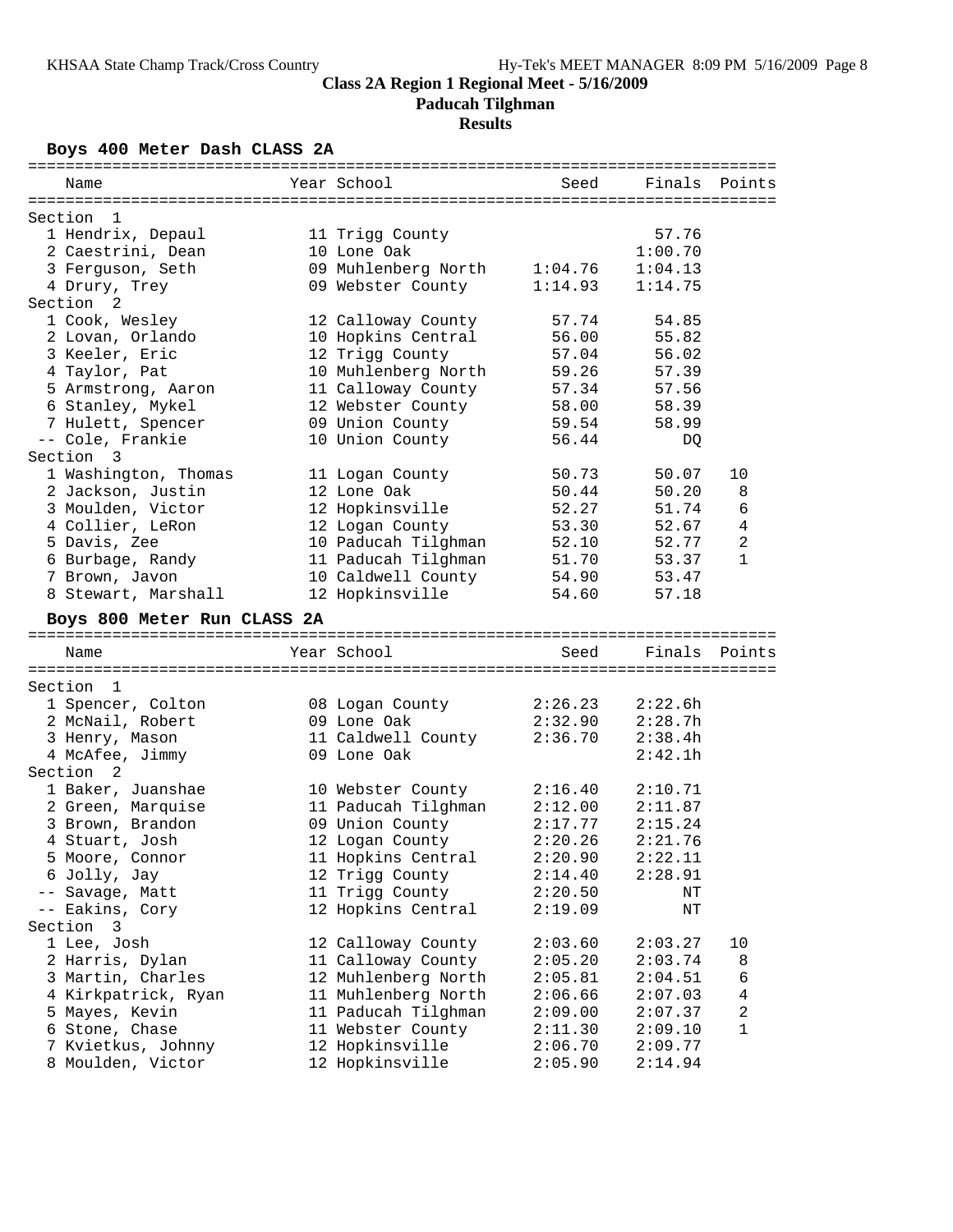**Paducah Tilghman**

## **Results**

## **Boys 1600 Meter Run CLASS 2A**

| Name                         | Year School                              | Seed     | Finals   | Points |
|------------------------------|------------------------------------------|----------|----------|--------|
|                              |                                          |          |          |        |
| Section<br>- 1               |                                          |          |          |        |
| 1 Stuart, Josh               | 12 Logan County                          | 5:37.24  | 5:24.59  |        |
| 2 Sheffer, Sam               | 09 Union County                          | 5:33.00  | 5:30.97  |        |
| -- Moll, Robert              | 11 Caldwell County                       | 6:08.64  | NΤ       |        |
| -- Thomas, Cory              | 11 Hopkinsville                          | 5:30.00  | NΤ       |        |
| -- Henry, Mason              | 11 Caldwell County                       | 6:09.00  | NΤ       |        |
| Section <sub>2</sub>         |                                          |          |          |        |
| 1 Garrett, Riley             | 10 Muhlenberg North                      | 5:05.58  | 5:11.59  |        |
| 2 Moore, Connor              | 11 Hopkins Central                       | 5:18.00  | 5:14.59  |        |
| 3 Sheffer, Beau              | 09 Union County                          | 5:13.30  | 5:16.12  |        |
| 4 Pea, Bishlom               | 09 Paducah Tilghman                      | 5:05.00  | 5:18.09  |        |
| 5 Spencer, David             | 12 Lone Oak                              | 5:23.00  | 5:18.52  |        |
| 6 Grewelle, Ricky            | 09 Lone Oak                              | 5:24.10  | 5:20.09  |        |
| 7 Harber, James              | 09 Paducah Tilghman                      | 5:15.00  | 5:23.21  |        |
| -- Cunningham, Romaine       | 08 Trigg County                          | 5:08.16  | ΝT       |        |
| Section 3                    |                                          |          |          |        |
| 1 Hopkins, Daniel            |                                          | 4:39.70  | 4:41.58  | 10     |
|                              | 12 Calloway County<br>12 Hopkins Central |          |          |        |
| 2 Ipock, Wesley              |                                          | 4:50.00  | 4:42.65  | 8      |
| 3 Thurman, Ryan              | 10 Calloway County                       | 4:45.10  | 4:45.72  | 6      |
| 4 Kvietkus, Johnny           | 12 Hopkinsville                          | 4:50.00  | 4:49.96  | 4      |
| 5 Laster, Joseph             | 12 Logan County                          | 4:51.82  | 4:51.12  | 2      |
| 6 Stone, Chase               | 11 Webster County                        | 4:58.10  | 4:54.15  | 1      |
| 7 Geary, Chase               | 07 Muhlenberg North                      | 5:01.65  | 4:55.65  |        |
| 8 Ashby, Jon                 | 09 Webster County                        | 4:49.78  | 5:04.81  |        |
| Boys 3200 Meter Run CLASS 2A |                                          |          |          |        |
|                              |                                          |          |          |        |
| Name                         | Year School                              | Seed     | Finals   | Points |
| Section                      |                                          |          |          |        |
| -1                           |                                          |          |          |        |
| 1 Thomas, Cory               | 11 Hopkinsville                          | 12:25.00 | 12:11.2h |        |
| 2 Reinick, John              | 12 Trigg County                          | 13:33.00 | 12:40.2h |        |
| 3 Stricklin, Andrew          | 10 Lone Oak                              | 13:18.70 | 13:30.3h |        |
| 2<br>Section                 |                                          |          |          |        |
| 1 Whitehouse, Dillen         | 09 Muhlenberg North                      | 11:39.96 | 11:31.4h |        |
| 2 Grewelle, Ricky            | 09 Lone Oak                              | 12:03.00 | 11:50.4h |        |
| 3 Sheffer, Sam               | 09 Union County                          | 12:19.21 | 12:11.4h |        |
| 4 Jones, Adam                | 09 Paducah Tilghman                      | 11:40.00 | 12:38.5h |        |
| -- Richey, Nick              | 11 Hopkins Central                       | 11:25.30 | NT       |        |
| -- Stone, Chase              | 11 Webster County                        | 11:25.53 | ΝT       |        |
| Section<br>3                 |                                          |          |          |        |
| 1 Kenny, Scott               | 12 Logan County                          | 10:32.11 | 10:22.9h | 10     |
| 2 Thurman, Ryan              | 10 Calloway County                       | 10:40.20 | 10:31.4h | 8      |
| 3 Ashby, Jon                 | 09 Webster County                        | 10:32.91 | 10:42.9h | 6      |
| 4 Cunningham, Romaine        | 08 Trigg County                          | 11:02.00 | 10:56.2h | 4      |
| 5 Kvietkus, Johnny           | 12 Hopkinsville                          | 10:47.00 | 10:58.0h | 2      |
| 6 Garrett, Riley             | 10 Muhlenberg North                      | 11:17.70 | 11:03.5h | 1      |
| 7 Laster, Joseph             | 12 Logan County                          | 10:49.00 | 11:19.2h |        |
| -- Hopkins, Daniel           | 12 Calloway County                       | 10:12.80 | ΝT       |        |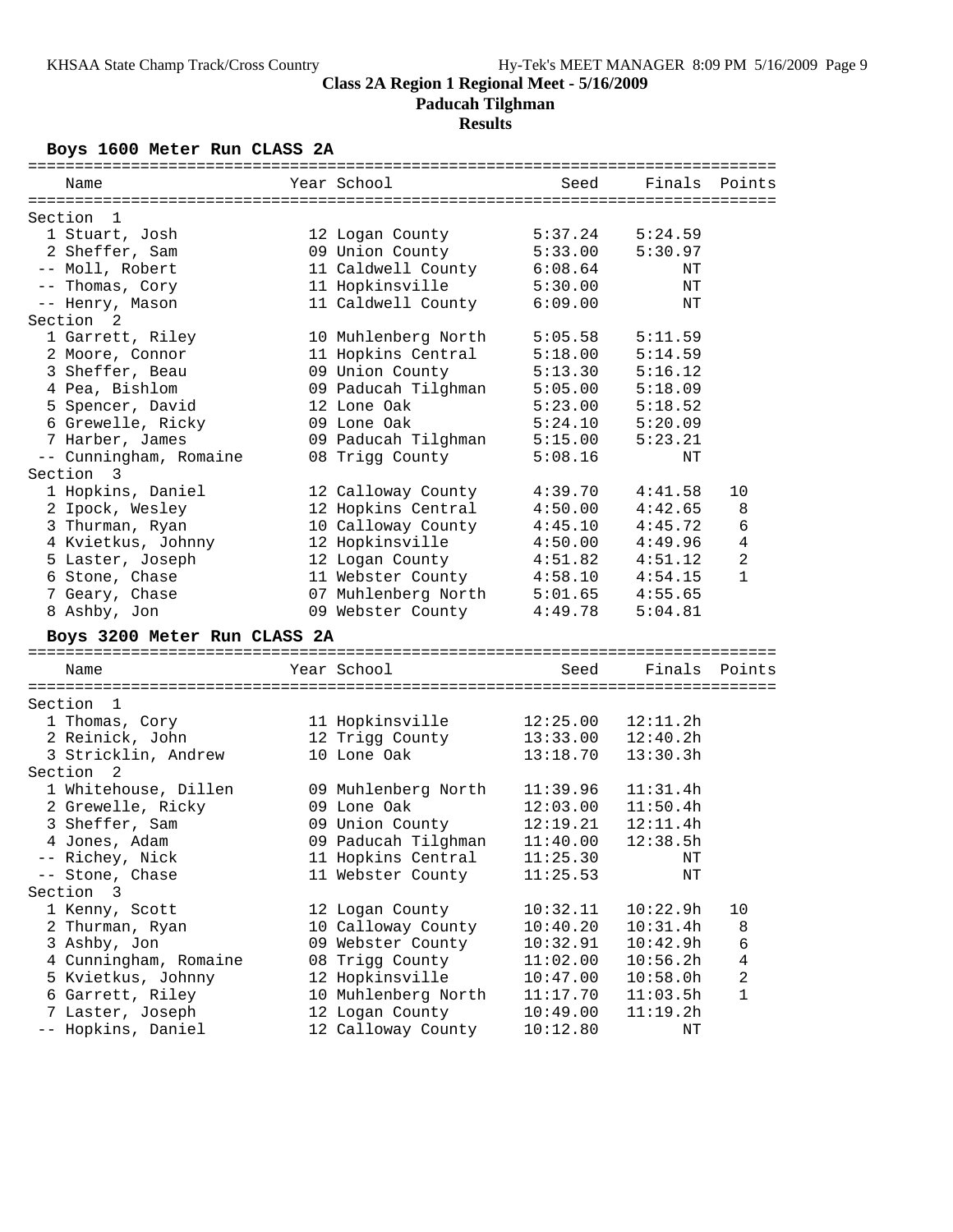**Paducah Tilghman**

## **Results**

**Boys 110 Meter Hurdles CLASS 2A**

| =============                   |                       |                        |        |                |
|---------------------------------|-----------------------|------------------------|--------|----------------|
| Name                            | Year School           | Seed                   | Finals | Points         |
|                                 |                       |                        |        |                |
| Section<br>1                    |                       |                        |        |                |
| 1 Patterson, I-Rell             | 10 Hopkinsville       | 20.30                  | 19.65  |                |
| 2 Fulcher, Troy                 | 08 Logan County       | 19.23                  | 20.02  |                |
| -- Berry, Chase                 | 10 Webster County     | 20.00                  | NT     |                |
| Section<br>2                    |                       |                        |        |                |
| 1 Denson, Caric                 | 11 Paducah Tilghman   | 15.00                  | 15.35  | 10             |
| 2 Acree, Ryan                   | 12 Trigg County       | 16.94                  | 16.15  | 8              |
| 3 Rawlings-Watson, Reuben       | 11 Logan County       | 16.58                  | 16.16  | 6              |
| 4 white, Dustin                 | 12 Trigg County       | 17.06                  | 16.25  | $\overline{4}$ |
| 5 Miller, Stephen               | 11 Lone Oak           | 16.98                  | 16.92  | $\overline{2}$ |
| 6 Crossett, Ryan                | 10 Hopkinsville       | 18.09                  | 17.82  | 1              |
| 7 Edwards, Jeffry               | 11 Calloway County    | 18.74                  | 18.79  |                |
| -- Loxley, Thomas               | 11 Union County       | 18.61                  | ΝT     |                |
| Boys 300 Meter Hurdles CLASS 2A |                       |                        |        |                |
| Name                            | Year School           | Seed                   | Finals | Points         |
|                                 |                       |                        |        |                |
| Section<br>1                    |                       |                        |        |                |
| 1 Osborn, Drew                  | 12 Webster County     | 48.20                  | 46.05  | 1              |
| 2 Green, Craig                  | 10 Lone Oak           | 48.04                  | 47.38  |                |
| 3 Littlepage, Aaron             | 10 Calloway County    | 48.64                  | 48.55  |                |
| 4 Patterson, I-Rell             | 10 Hopkinsville       | 49.31                  | 48.99  |                |
| 5 Fulcher, Troy                 | 08 Logan County       | 50.64                  | 52.42  |                |
| -- Berry, Chase                 | 10 Webster County     | 49.80                  | ΝT     |                |
| Section<br>-2                   |                       |                        |        |                |
| 1 Denson, Caric                 | 11 Paducah Tilghman   | 39.00                  | 39.79  | 10             |
| 2 Miller, Stephen               | 11 Lone Oak           | 41.54                  | 41.20  | 8              |
| 3 Miller, Johnny                | 10 Muhlenberg North   | 42.98                  | 41.33  | 6              |
| 4 Crossett, Ryan                | 10 Hopkinsville       | 44.40                  | 43.23  | 4              |
| 5 Miller, T J                   | 12 Caldwell County    | 43.34                  | 43.50  | 2              |
| 6 Edwards, Jeffry               | 11 Calloway County    | 46.44                  | 46.13  |                |
| 7 Collier, Avery                | 09 Logan County       | 45.78                  | 47.84  |                |
| -- Loxley, Thomas               | 11 Union County       | 47.07                  | ΝT     |                |
| Boys 4x100 Meter Relay CLASS 2A |                       |                        |        |                |
| School                          |                       | Seed                   | Finals | Points         |
|                                 |                       |                        |        |                |
| Section<br>$\mathbf{1}$         |                       |                        |        |                |
| 1 Lone Oak                      |                       | 46.74                  | 47.47  |                |
| 1) Green, Craig 10              | 2) Miller, Stephen 11 |                        |        |                |
| 3) Arreaza, Roberto 11          | 4) Hall, Scott 11     |                        |        |                |
| 5) Caestrini, Dean 10           | 6) Fouse, Kyle 11     |                        |        |                |
| 7) Longsworth, Cody 10          | 8) Jackson, Justin 12 |                        |        |                |
| 2 Webster County                |                       | 54.10                  | 51.47  |                |
| 1) Calvert, Zack 11             | 2) Foe, Trent 10      |                        |        |                |
| 3) Osborn, Drew 12              | 4) Winstead, James 11 |                        |        |                |
| 5) Stanley, Mykel 12            | 6) Berry, Chase 10    |                        |        |                |
| 7) Baker, Shammah 11            | 8) Baker, Juanshae 10 |                        |        |                |
| -- Muhlenberg North             |                       | 54.85                  | ΝT     |                |
| 1) Baker, Nathan 11             |                       | 2) Lewellen, Steven 09 |        |                |
| 3) Ewing, Josh 10               | 4) Lee, Wayne 12      |                        |        |                |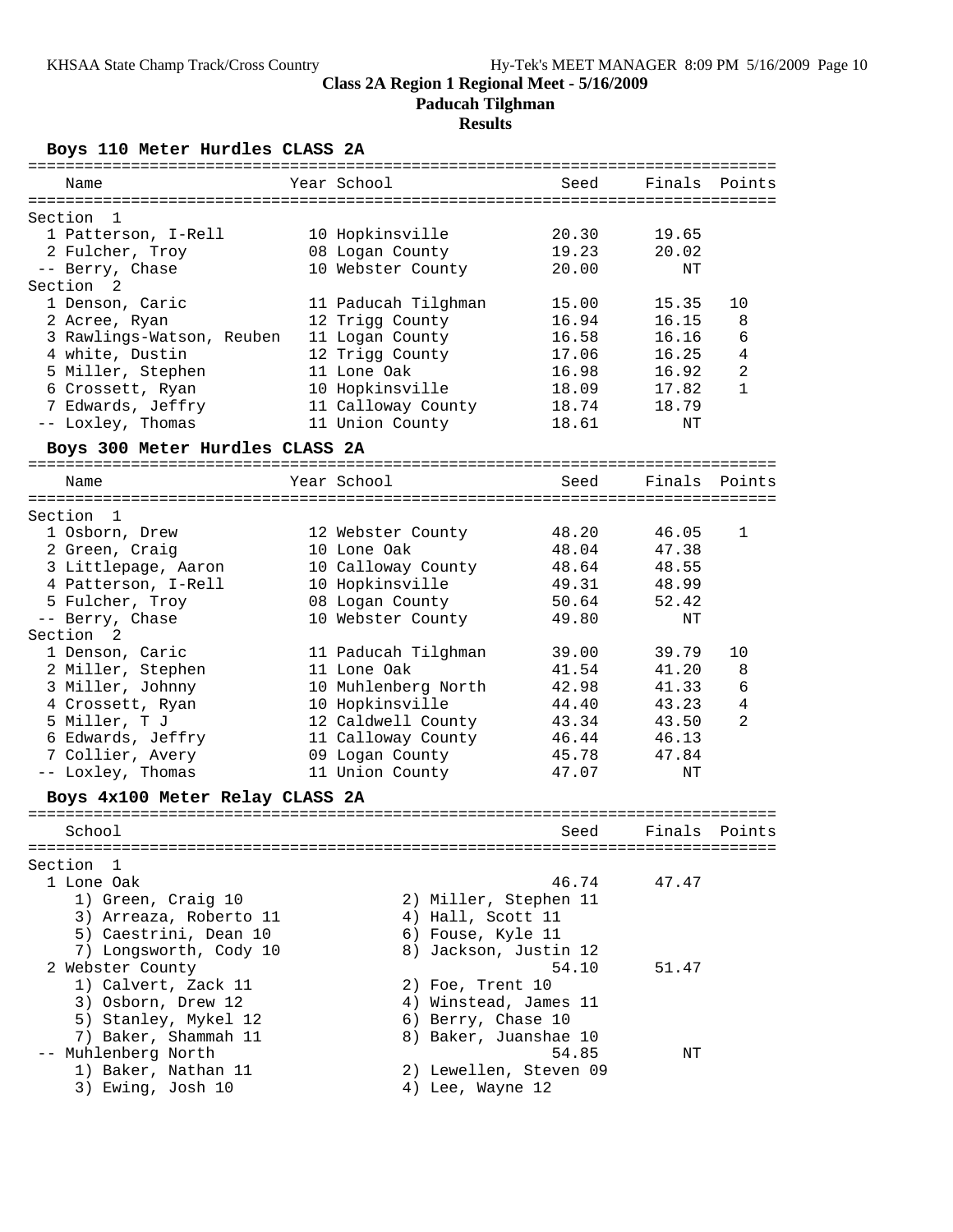### **Paducah Tilghman**

## **Results**

## **....Boys 4x100 Meter Relay CLASS 2A**

| 5) Hocker, David 10                            |    | 6) Ferguson, Seth 09                         |         |        |
|------------------------------------------------|----|----------------------------------------------|---------|--------|
| Section<br>2                                   |    |                                              |         |        |
| 1 Paducah Tilghman                             |    | 42.70                                        | 43.59   | 10     |
| 1) Powell, Denzel 11                           |    | 2) Brown, Rashad 10                          |         |        |
| 3) Ledsinger, Adrian 12                        |    | 4) Fitzerald, D'Shon 10                      |         |        |
| 5) Davis, Zee 10                               |    | 6) Johnson, Dontavion 09                     |         |        |
| 7) Washington, Kenneth 09                      |    | 8) Jefferson, Nejuan 10                      |         |        |
| 2 Hopkinsville                                 |    | 43.96                                        | 44.76   | 8      |
| 1) Johnson, DeShawn 12                         |    | 2) Dillard, Derrick 12                       |         |        |
| 3) Stewart, Marshall 12                        |    | 4) Medaris, Javor 11                         |         |        |
| 5) Smith, CJ 08                                |    | 6) Moulden, Victor 12                        |         |        |
| 3 Trigg County                                 |    | 44.64                                        | 45.19   | 6      |
| 1) Alexander, Jaleek 11                        |    | 2) Acree, Ryan 12                            |         |        |
| 3) white, Dustin 12                            |    | 4) BeeBe, Sean 11                            |         |        |
| 5) Jolly, Jay 12                               |    | 6) Tyler, Hakeem 09                          |         |        |
| 4 Logan County                                 |    | 45.02                                        | 45.42   | 4      |
|                                                |    |                                              |         |        |
| 1) Barbee, Jonathan 11<br>3) Collier, LeRon 12 |    | 2) Carpenter, Timothy 11                     |         |        |
|                                                |    | 4) Knox, Timron 12                           |         |        |
| 5) Collier, Avery 09                           |    | 6) Pheal, Maurice 10                         |         |        |
| 7) Rawlings-Watson, Reuben 11                  |    | 8) Washington, Thomas 11                     |         |        |
| 5 Union County                                 |    | 45.60                                        | 45.49   | 2      |
| 1) Higginson, Tyree 10                         |    | 2) Price, Justin 11                          |         |        |
| 3) Foster, Davin 10                            |    | 4) Hetrick, Kyle 12                          |         |        |
| 6 Calloway County                              |    | 45.44                                        | 46.09   | 1      |
| 1) Bumpus, Jordan 12                           |    | 2) Willis, Tyrell 11                         |         |        |
| 3) Friedrich, Robby 10                         |    | 4) Garner, George 12                         |         |        |
| 5) Wyre, Jacob 09                              | 6) |                                              |         |        |
|                                                |    |                                              |         |        |
| Boys 4x200 Meter Relay CLASS 2A                |    |                                              |         |        |
|                                                |    |                                              |         |        |
| School                                         |    | Seed                                         | Finals  | Points |
|                                                |    |                                              |         |        |
| Section<br>1                                   |    |                                              |         |        |
| 1 Paducah Tilghman                             |    | 1:31.50                                      | 1:31.77 | 10     |
| 1) Powell, Denzel 11                           |    | 2) Brown, Rashad 10                          |         |        |
| 3) Ledsinger, Adrian 12                        |    | 4) Denson, Caric 11                          |         |        |
| 5) Burbage, Randy 11                           |    | 6) Davis, Zee 10                             |         |        |
| 7) Johnson, Dontavion 09                       |    | 8) Fitzerald, D'Shon 10                      |         |        |
| 2 Logan County                                 |    | 1:35.05                                      | 1:34.71 | 8      |
| 1) Collier, LeRon 12                           |    | 2) Barbee, Jonathan 11                       |         |        |
| 3) Knox, Timron 12                             |    | 4) Rawlings-Watson, Reuben 11                |         |        |
|                                                |    |                                              |         |        |
| 5) Collier, Avery 09                           |    | 6) McDonald, Robert 11                       |         |        |
| 7) Pheal, Maurice 10                           |    | 8) Carpenter, Timothy 11                     | 1:34.97 | 6      |
| 3 Hopkinsville                                 |    | 1:34.50                                      |         |        |
| 1) Johnson, DeShawn 12                         |    | 2) Dillard, Derrick 12                       |         |        |
| 3) Stewart, Marshall 12                        |    | 4) Medaris, Javor 11                         |         |        |
| 5) Smith, CJ 08                                |    | 6) Moulden, Victor 12                        |         |        |
| 4 Lone Oak                                     |    | 1:35.50                                      | 1:37.68 | 4      |
| 1) Green, Craig 10                             |    | 2) Arreaza, Roberto 11                       |         |        |
| 3) Hall, Scott 11                              |    | 4) Miller, Stephen 11                        |         |        |
| 5) Jackson, Justin 12                          | 6) |                                              |         |        |
| 7) Longsworth, Cody 10                         |    | 8) Caestrini, Dean 10                        |         |        |
| 5 Trigg County                                 |    | 1:35.60                                      | 1:40.98 | 2      |
| 1) Hendrix, Depaul 11<br>3) white, Dustin 12   |    | 2) Acree, Ryan 12<br>4) Alexander, Jaleek 11 |         |        |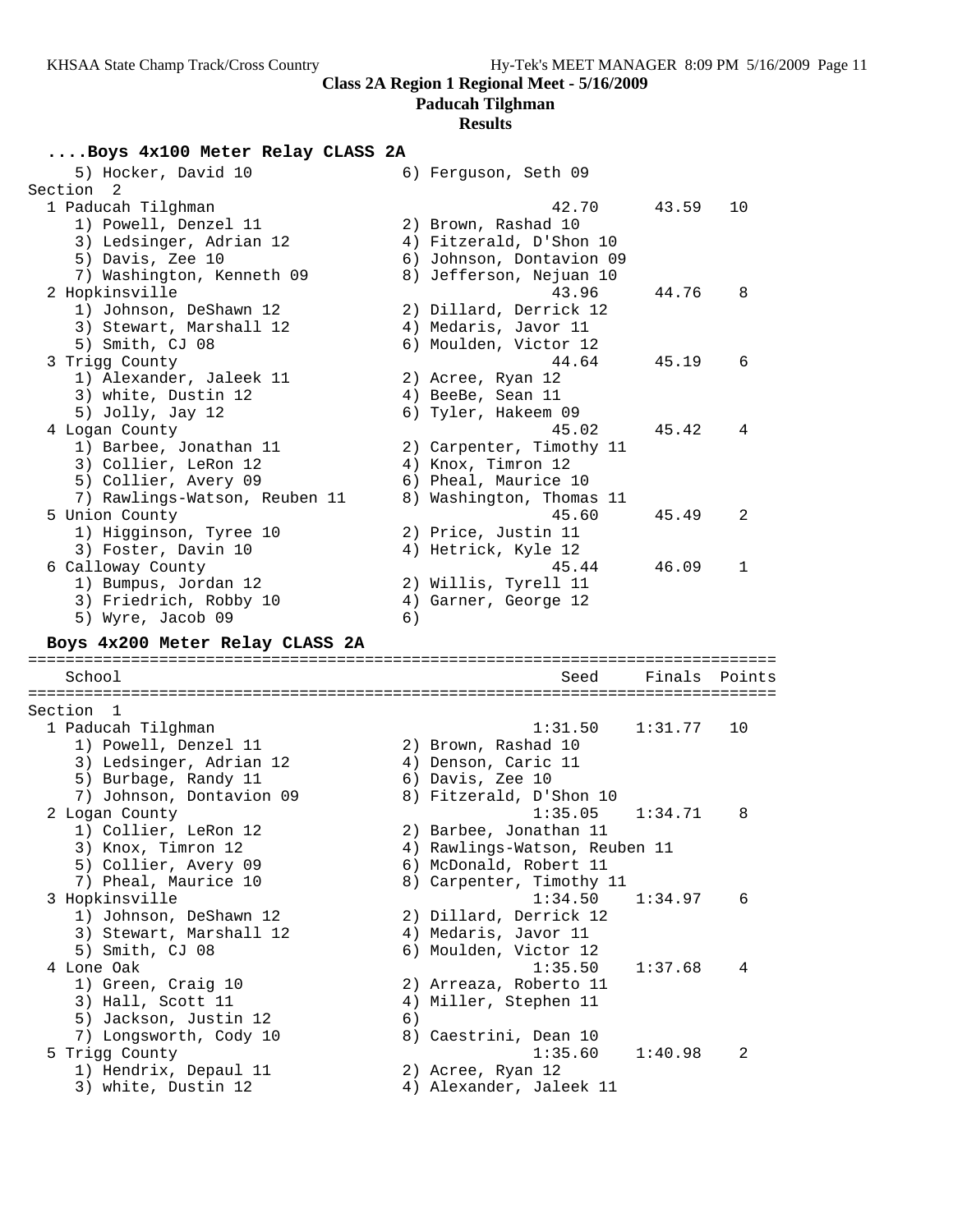**Paducah Tilghman**

#### **Results**

## **....Boys 4x200 Meter Relay CLASS 2A**

5) Jolly, Jay 12 6) Tyler, Hakeem 09 6 Calloway County 1:40.74 1:42.31 1 1) Wyre, Jacob 09 2) Thurmod, Eric 10 3) Friedrich, Robby 10 4) Littlepage, Aaron 10 5) Edwards, Jeffry 11 6) 7 Webster County 1:47.40 1:45.38 1) Calvert, Zack 11 2) Foe, Trent 10 3) Osborn, Drew 12 4) Winstead, James 11 5) Stanley, Mykel 12 6) Baker, Shammah 11 7) Baker, Juanshae 10  $\hphantom{\text{2.65}$  8) Berry, Chase 10 -- Union County 1:40.10 DQ 1) Higginson, Tyree 10 2) Foster, Davin 10 3) Cole, Frankie 10 (4) Price, Justin 11 **Boys 4x400 Meter Relay CLASS 2A** ================================================================================ School Seed Finals Points ================================================================================ 1 Lone Oak 4:06.50 4:04.38 1) Caestrini, Dean 10 (2) Green, Craig 10 3) Spencer, David 12 4) Arreaza, Roberto 11 5) Jackson, Justin 12 6) Miller, Stephen 11 7) Hall, Scott 11 8) -- Trigg County 3:53.70 NT 1) Keeler, Eric 12 2) Jolly, Jay 12 3) Hendrix, Depaul 11 (4) Acree, Ryan 12 -- Caldwell County 3:57.00 NT 1) Miller, T J 12 2) Partee, T J 12 3) Brown, Javon 10 (4) Dixon, Brad 11 5) Moll, Robert 11 6) Section 2 1 Logan County 3:35.43 3:30.48 10 1) Barbee, Jonathan 11  $\qquad \qquad$  2) Collier, LeRon 12 3) Rawlings-Watson, Reuben 11 4) Washington, Thomas 11 5) Collier, Avery 09 6) Kenny, Scott 12 7) Pheal, Maurice 10  $\hphantom{\text{2.65}$  8) Laster, Joseph 12 2 Paducah Tilghman 3:36.70 3:31.68 8 1) Burbage, Randy 11 2) Mayes, Kevin 11 3) Denson, Caric 11 (4) Davis, Zee 10 5) Brown, Rashad 10 6) Johnson, Dontavion 09 7) Fitzerald, D'Shon 10 8) Washington, Kenneth 09 3 Calloway County 3:40.00 3:36.95 6 1) Lee, Josh 12 2) Harris, Dylan 11 3) Bumpus, Jordan 12 (4) Garner, George 12 5) Cook, Wesley 12 6) Armstrong, Aaron 11 4 Hopkinsville 3:39.10 3:43.29 4 1) Stewart, Marshall 12 2) Smith, CJ 08 3) Jordan, Chad 10 4) Moulden, Victor 12 5) Kvietkus, Johnny 12 6) Crossett, Ryan 10 7) Wilford, Josh 10 8) Patterson, I-Rell 10 5 Muhlenberg North 3:43.94 3:46.46 2 1) Martin, Charles 12 (2012) Hocker, David 10 3) Miller, Johnny 10 4) Kirkpatrick, Ryan 11 5) Taylor, Pat 10 6) Ferguson, Seth 09 7) Garrett, Riley 10 8) Whitehouse, Dillen 09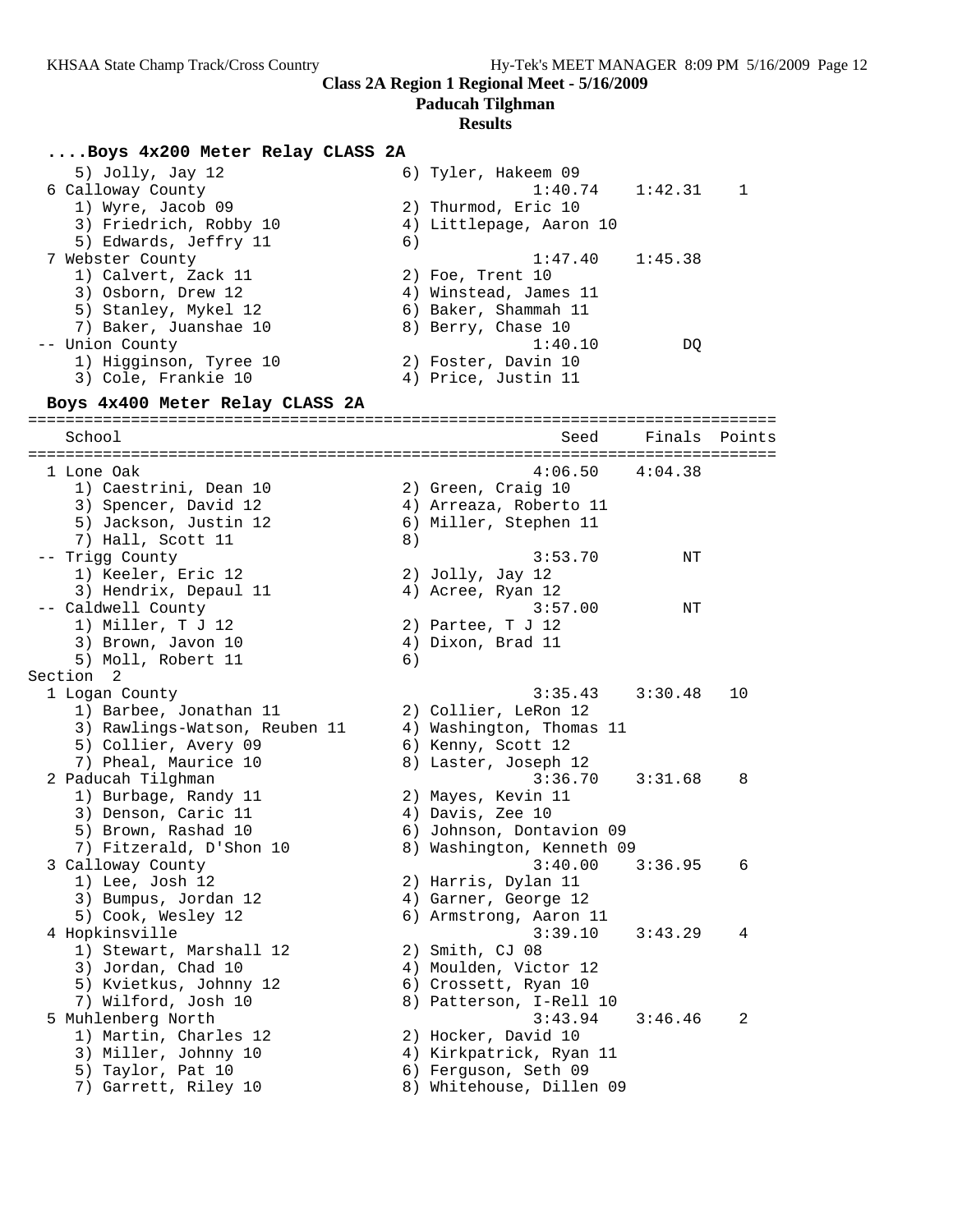**Paducah Tilghman**

| Boys 4x400 Meter Relay CLASS 2A                                  |     |                                                        |               |     |
|------------------------------------------------------------------|-----|--------------------------------------------------------|---------------|-----|
| 6 Webster County<br>1) Baker, Shammah 11<br>3) Stanley, Mykel 12 |     | 3:49.73<br>2) Osborn, Drew 12<br>4) Baker, Juanshae 10 | 3:50.40       | 1   |
| 5) Ashby, Jon 09<br>7) Calvert, Zack 11                          |     | 6) Stone, Chase 11<br>8) Williams, LaBrice 12          |               |     |
| Boys 4x800 Meter Relay CLASS 2A                                  |     |                                                        |               |     |
|                                                                  |     |                                                        |               |     |
| School                                                           |     | Seed                                                   | Finals Points |     |
| Section 1                                                        |     |                                                        |               |     |
| 1 Calloway County                                                |     | 8:21.70                                                | 8:29.36       | 10  |
| 1) Lee, Josh 12                                                  |     | 2) Thurman, Ryan 10                                    |               |     |
| 3) Harris, Dylan 11                                              |     | 4) Hopkins, Daniel 12                                  |               |     |
| 5) Cook, Wesley 12                                               |     | 6) Armstrong, Aaron 11                                 |               |     |
| 2 Hopkinsville                                                   |     | 8:52.60                                                | 8:35.16       | 8   |
| 1) Thomas, Cory 11                                               |     | 2) Kvietkus, Johnny 12                                 |               |     |
| 3) Jordan, Chad 10                                               |     | 4) Moulden, Victor 12                                  |               |     |
| 5) Crossett, Ryan 10                                             |     | 6) Wilford, Josh 10                                    |               |     |
| 3 Logan County                                                   |     | 8:55.55                                                | 8:35.43       | 6   |
| 1) Kenny, Scott 12                                               |     | 2) Laster, Joseph 12                                   |               |     |
| 3) Pheal, Maurice 10                                             |     | 4) Stuart, Josh 12                                     |               |     |
| 5) Spencer, Colton 08<br>7) Cole, Dylan 08                       |     | 6) McDonald, Robert 11<br>8) Collier, Avery 09         |               |     |
| 4 Webster County                                                 |     | 8:50.60                                                | 8:43.30       | 4   |
| 1) Stone, Chase 11                                               |     | 2) Stanley, Mykel 12                                   |               |     |
| 3) Baker, Juanshae 10                                            |     | 4) Ashby, Jon 09                                       |               |     |
| 5) Calvert, Zack 11                                              |     | 6) Osborn, Drew 12                                     |               |     |
| 7) Foe, Trent 10                                                 |     | 8) Berry, Chase 10                                     |               |     |
| 5 Paducah Tilghman                                               |     | 8:54.00                                                | 8:54.38       | 2   |
| 1) Jones, Ben 12                                                 |     | 2) Mayes, Kevin 11                                     |               |     |
| 3) Green, Marquise 11                                            |     | 4) Pea, Bishlom 09                                     |               |     |
| 5) Robels, Fransicon 10                                          |     | 6) Harber, James 09                                    |               |     |
| 7) Jones, Adam 09                                                | 8)  |                                                        |               |     |
| 6 Muhlenberg North                                               |     | 9:12.00                                                | 9:07.23       | 1   |
| 1) Kirkpatrick, Ryan 11                                          |     | 2) Martin, Charles 12                                  |               |     |
| 3) Garrett, Riley 10                                             |     | 4) Geary, Chase 07                                     |               |     |
| 5) Whitehouse, Dillen 09                                         |     | 6) Taylor, Pat 10                                      |               |     |
| 7) Ferguson, Seth 09<br>7 Trigg County                           | 8)  | 9:25.00                                                | 9:27.68       |     |
| 1) Cunningham, Romaine 08                                        |     | 2) Hendrix, Depaul 11                                  |               |     |
| 3) Savage, Matt 11                                               |     | 4) Jolly, Jay 12                                       |               |     |
| 8 Lone Oak                                                       |     | 10:00.00                                               | 9:45.63       |     |
| 1) Caestrini, Dean 10                                            |     | 2) McNail, Robert 09                                   |               |     |
| 3) Grewelle, Ricky 09                                            |     | 4) Spencer, David 12                                   |               |     |
| 5) Stricklin, Andrew 10                                          |     | 6) McAfee, Jimmy 09                                    |               |     |
| 7) Longsworth, Cody 10                                           | 8)  |                                                        |               |     |
| -- Hopkins County Central                                        |     |                                                        | ΝT            |     |
|                                                                  |     | Women - CLASS 2A - Team Rankings - 18 Events Scored    |               |     |
|                                                                  |     |                                                        |               |     |
| 1) Paducah Tilghman                                              | 101 | 2) Trigg County                                        |               | 100 |
| 3) Webster County                                                | 92  | 4) Calloway County                                     |               | 66  |
| 5) Lone Oak                                                      | 34  | 6) Hopkinsville                                        |               | 33  |
| 7) Muhlenberg South                                              | 29  | 8) Union County                                        |               | 26  |